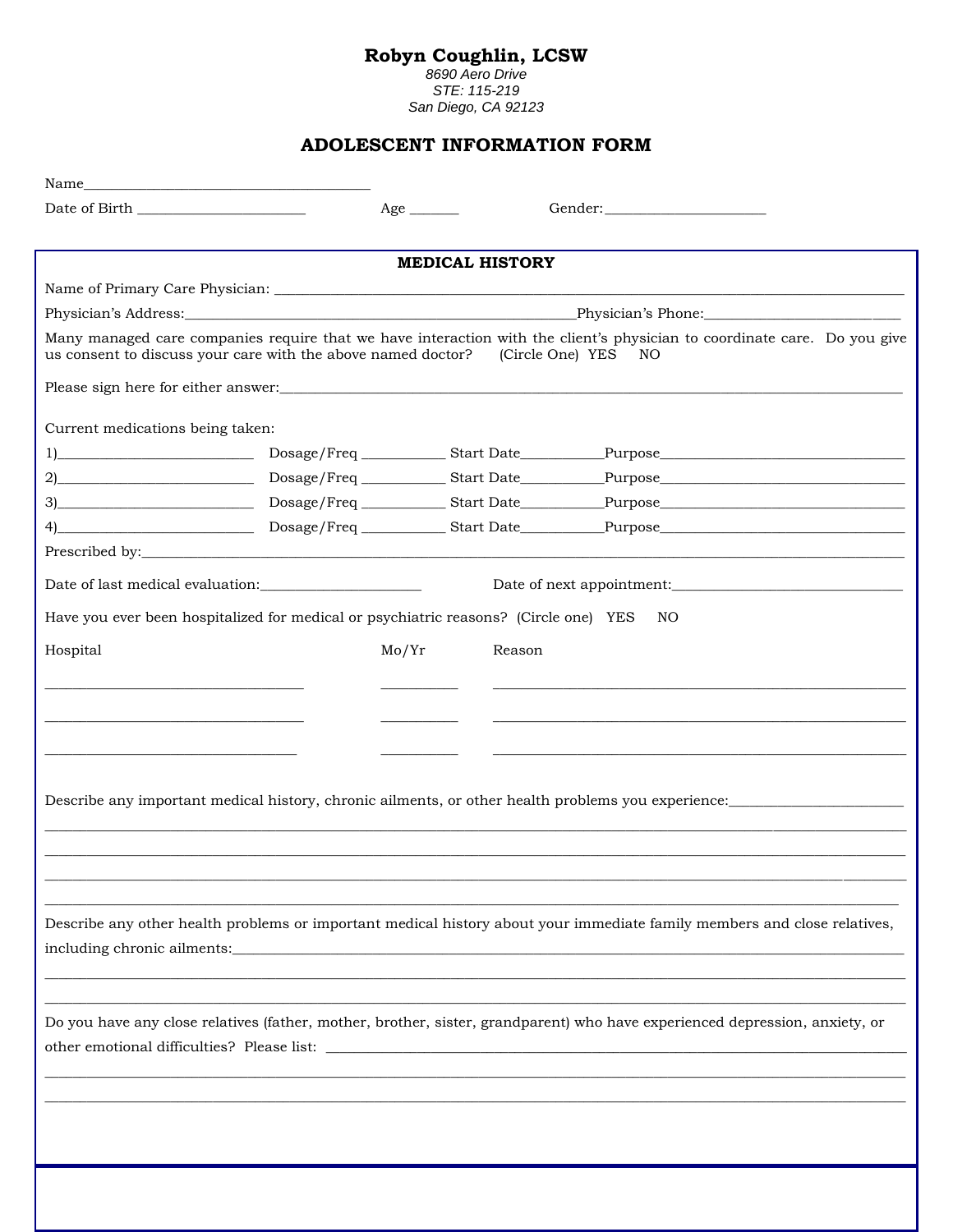| <b>SCHOOL AND FAMILY HISTORY</b>                                                                                                                                                                                                     |                                                       |     |                                                                                                                      |                    |                              |  |  |  |  |
|--------------------------------------------------------------------------------------------------------------------------------------------------------------------------------------------------------------------------------------|-------------------------------------------------------|-----|----------------------------------------------------------------------------------------------------------------------|--------------------|------------------------------|--|--|--|--|
| Do you experience any academic problems while in school? (Circle One) YES<br>NO                                                                                                                                                      |                                                       |     |                                                                                                                      |                    |                              |  |  |  |  |
|                                                                                                                                                                                                                                      |                                                       |     |                                                                                                                      |                    |                              |  |  |  |  |
|                                                                                                                                                                                                                                      |                                                       |     |                                                                                                                      |                    |                              |  |  |  |  |
|                                                                                                                                                                                                                                      |                                                       |     |                                                                                                                      |                    |                              |  |  |  |  |
| Please check all information which applies to your biological parents:                                                                                                                                                               |                                                       |     |                                                                                                                      |                    |                              |  |  |  |  |
| <b>MOTHER</b>                                                                                                                                                                                                                        | <u>__</u> living                                      |     | FATHER                                                                                                               | ______ living      |                              |  |  |  |  |
|                                                                                                                                                                                                                                      | deceased                                              |     |                                                                                                                      | ___ deceased       |                              |  |  |  |  |
|                                                                                                                                                                                                                                      | married                                               |     |                                                                                                                      | <sub>married</sub> |                              |  |  |  |  |
| divorced                                                                                                                                                                                                                             |                                                       |     |                                                                                                                      | divorced           |                              |  |  |  |  |
|                                                                                                                                                                                                                                      | ____ remarried ___# of times                          |     |                                                                                                                      |                    | ____ remarried ___# of times |  |  |  |  |
| With whom do you live? Mother________ Father________ Stepmother_______ Stepfather_______ Guardian _______ Grandparent_____                                                                                                           |                                                       |     |                                                                                                                      |                    |                              |  |  |  |  |
|                                                                                                                                                                                                                                      |                                                       |     | Do you consider someone else (step-parent, grandparent, etc.) to be one or both of your "real" parents? If so, whom? |                    |                              |  |  |  |  |
|                                                                                                                                                                                                                                      |                                                       |     |                                                                                                                      |                    |                              |  |  |  |  |
|                                                                                                                                                                                                                                      | List first names and ages of your brothers & sisters: |     |                                                                                                                      |                    |                              |  |  |  |  |
| Name                                                                                                                                                                                                                                 |                                                       | Age | Relationship (biological, step, half, etc.)                                                                          |                    | Lives with:                  |  |  |  |  |
|                                                                                                                                                                                                                                      |                                                       |     | the control of the control of the control of the control of the control of the control of                            |                    |                              |  |  |  |  |
|                                                                                                                                                                                                                                      |                                                       |     |                                                                                                                      |                    |                              |  |  |  |  |
|                                                                                                                                                                                                                                      |                                                       |     |                                                                                                                      |                    |                              |  |  |  |  |
|                                                                                                                                                                                                                                      |                                                       |     |                                                                                                                      |                    |                              |  |  |  |  |
|                                                                                                                                                                                                                                      | Others living in the home with you:                   |     |                                                                                                                      |                    |                              |  |  |  |  |
| Name                                                                                                                                                                                                                                 |                                                       | Age | Relationship                                                                                                         | Grade/Occupation   |                              |  |  |  |  |
|                                                                                                                                                                                                                                      |                                                       |     |                                                                                                                      |                    |                              |  |  |  |  |
|                                                                                                                                                                                                                                      |                                                       |     |                                                                                                                      |                    |                              |  |  |  |  |
|                                                                                                                                                                                                                                      |                                                       |     |                                                                                                                      |                    |                              |  |  |  |  |
|                                                                                                                                                                                                                                      | Describe your relationship with your mother:          |     |                                                                                                                      |                    |                              |  |  |  |  |
| Currently:                                                                                                                                                                                                                           |                                                       |     |                                                                                                                      |                    |                              |  |  |  |  |
|                                                                                                                                                                                                                                      |                                                       |     |                                                                                                                      |                    |                              |  |  |  |  |
|                                                                                                                                                                                                                                      |                                                       |     | In the past:                                                                                                         |                    |                              |  |  |  |  |
|                                                                                                                                                                                                                                      |                                                       |     |                                                                                                                      |                    |                              |  |  |  |  |
|                                                                                                                                                                                                                                      | Describe your relationship with your father:          |     |                                                                                                                      |                    |                              |  |  |  |  |
|                                                                                                                                                                                                                                      |                                                       |     |                                                                                                                      |                    |                              |  |  |  |  |
|                                                                                                                                                                                                                                      |                                                       |     |                                                                                                                      |                    |                              |  |  |  |  |
| In the past: <u>the contract of the contract of the contract of the contract of the contract of the contract of the contract of the contract of the contract of the contract of the contract of the contract of the contract of </u> |                                                       |     |                                                                                                                      |                    |                              |  |  |  |  |
|                                                                                                                                                                                                                                      |                                                       |     |                                                                                                                      |                    |                              |  |  |  |  |
|                                                                                                                                                                                                                                      |                                                       |     | Describe your relationship with your stepfather:_________________________________                                    |                    |                              |  |  |  |  |
|                                                                                                                                                                                                                                      |                                                       |     |                                                                                                                      |                    |                              |  |  |  |  |
| Describe any problems that have occurred in your family relating to:                                                                                                                                                                 |                                                       |     |                                                                                                                      |                    |                              |  |  |  |  |
|                                                                                                                                                                                                                                      |                                                       |     |                                                                                                                      |                    |                              |  |  |  |  |
|                                                                                                                                                                                                                                      |                                                       |     |                                                                                                                      |                    |                              |  |  |  |  |
|                                                                                                                                                                                                                                      |                                                       |     |                                                                                                                      |                    |                              |  |  |  |  |
|                                                                                                                                                                                                                                      |                                                       |     |                                                                                                                      |                    |                              |  |  |  |  |
|                                                                                                                                                                                                                                      |                                                       |     |                                                                                                                      |                    |                              |  |  |  |  |
|                                                                                                                                                                                                                                      |                                                       |     |                                                                                                                      |                    |                              |  |  |  |  |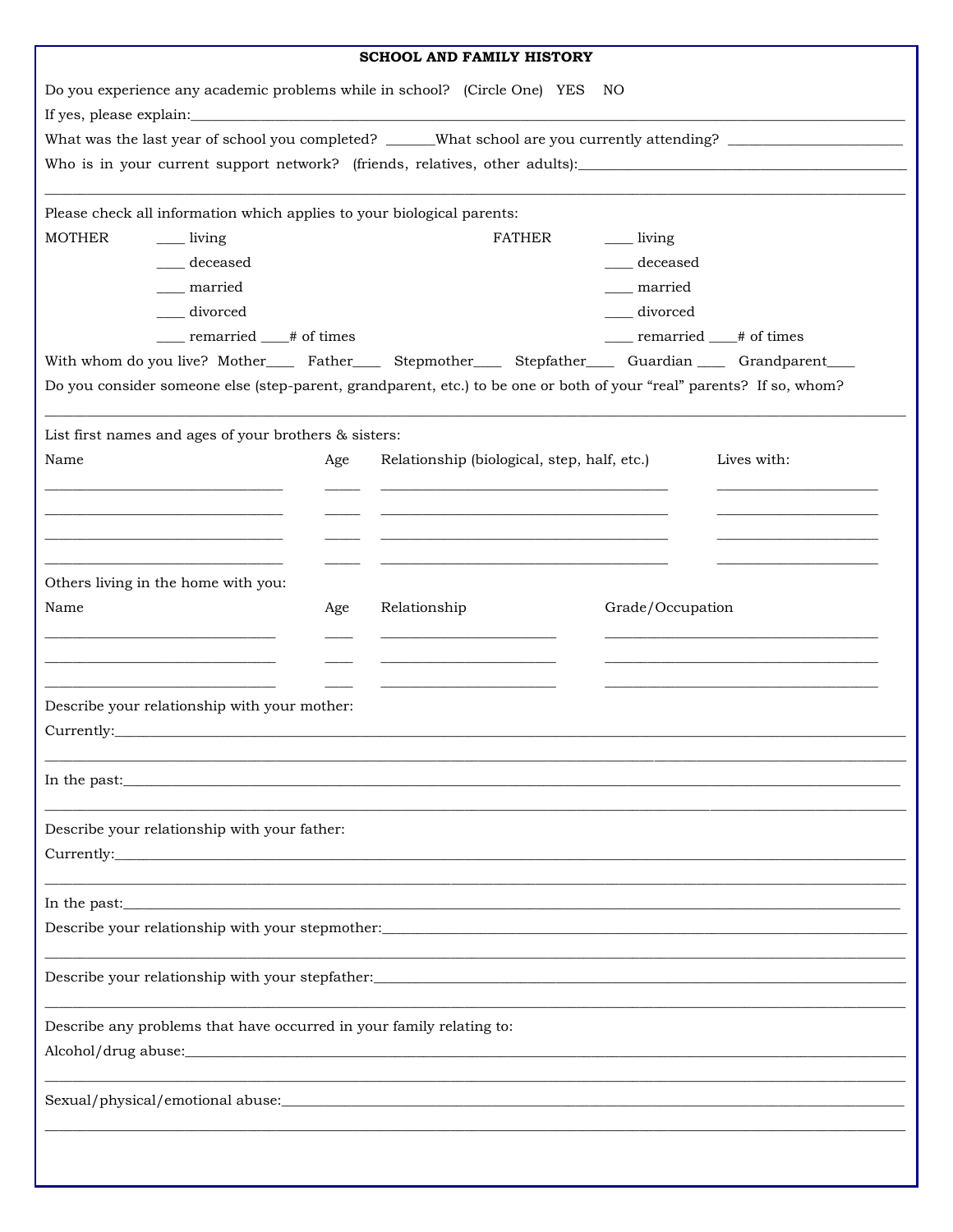## **LEVEL OF FUNCTIONING**

List any current problems you are having in daily psychological, social or school functioning (i.e. isolation from friends/family, significant difficulty getting to school or completing daily tasks, parent's recent divorce or problems with peers, getting along with family members):

 $\Box$ 

\_\_\_\_\_\_\_\_\_\_\_\_\_\_\_\_\_\_\_\_\_\_\_\_\_\_\_\_\_\_\_\_\_\_\_\_\_\_\_\_\_\_\_\_\_\_\_\_\_\_\_\_\_\_\_\_\_\_\_\_\_\_\_\_\_\_\_\_\_\_\_\_\_\_\_\_\_\_\_\_\_\_\_\_\_\_\_\_\_\_\_\_\_\_\_\_\_\_\_\_\_\_\_\_\_\_\_\_\_\_\_\_\_\_\_\_\_\_\_\_\_\_\_

What activities or hobbies do you participate in?\_\_\_\_\_\_\_\_\_\_\_\_\_\_\_\_\_\_\_\_\_\_\_\_\_\_\_\_\_\_\_

Do you participate in regular exercise? (Circle One) YES NO Describe:\_\_\_\_\_\_\_\_\_\_\_\_\_\_\_\_\_\_\_\_\_\_\_\_\_\_\_\_\_\_\_\_\_\_\_\_\_\_\_\_\_\_\_\_\_\_\_\_\_\_\_\_\_\_\_\_\_\_\_\_\_\_\_\_\_\_\_\_\_\_\_\_\_\_\_\_\_\_\_\_\_\_\_\_\_\_\_\_\_\_\_\_\_\_\_\_\_\_\_\_\_\_\_\_\_\_\_\_\_\_\_\_\_\_

How much time do you spend online or gaming?\_\_\_\_\_\_\_\_\_\_\_\_\_\_\_\_\_\_\_\_\_\_\_\_\_\_\_\_\_\_\_\_\_\_\_\_\_\_\_\_\_\_\_\_\_\_\_\_\_\_\_\_\_\_\_\_\_\_\_\_\_\_\_\_\_\_\_\_\_\_\_\_\_\_\_